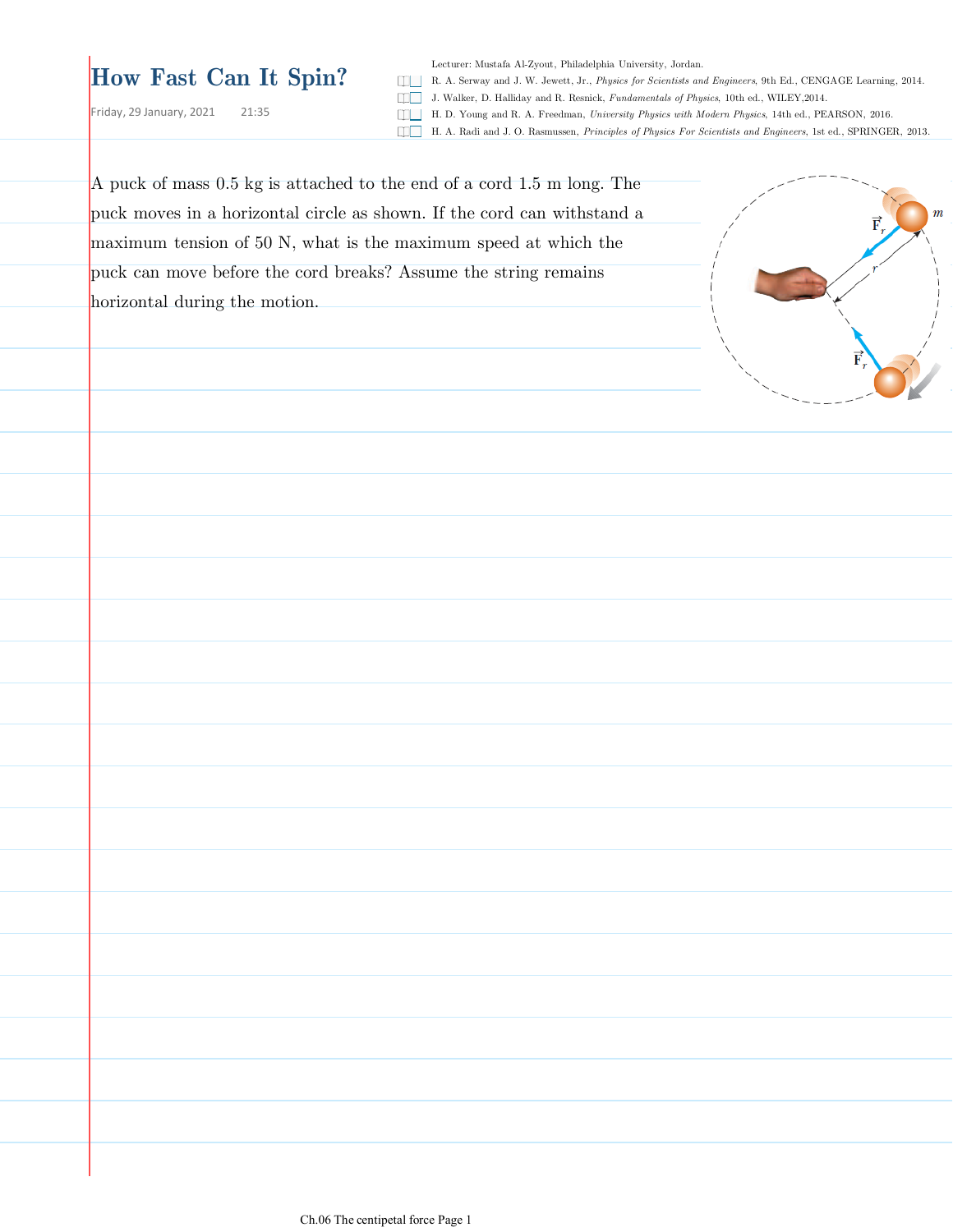## **The Conical Pendulum**

Saturday, 30 January, 2021 13:26

Lecturer: Mustafa Al-Zyout, Philadelphia University, Jordan.

R. A. Serway and J. W. Jewett, Jr., *Physics for Scientists and Engineers*, 9th Ed., CENGAGE Learning, 2014.

J. Walker, D. Halliday and R. Resnick, *Fundamentals of Physics*, 10th ed., WILEY,2014.

H. D. Young and R. A. Freedman, *University Physics with Modern Physics*, 14th ed., PEARSON, 2016.

H. A. Radi and J. O. Rasmussen, *Principles of Physics For Scientists and Engineers*, 1st ed., SPRINGER, 2013.

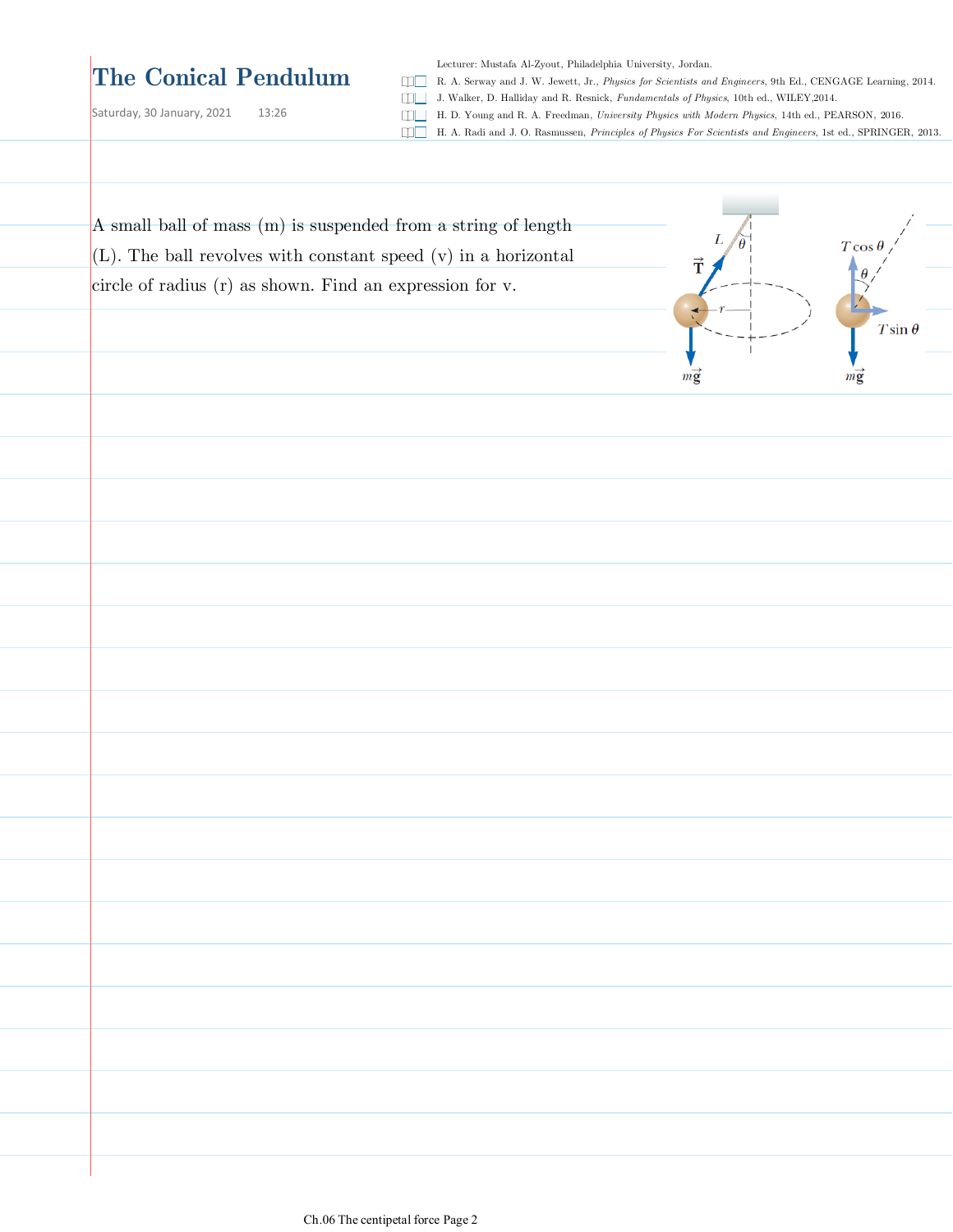## **Riding the Ferris Wheel**

Saturday, 30 January, 2021 13:29

Lecturer: Mustafa Al-Zyout, Philadelphia University, Jordan.

R. A. Serway and J. W. Jewett, Jr., *Physics for Scientists and Engineers*, 9th Ed., CENGAGE Learning, 2014. J. Walker, D. Halliday and R. Resnick, *Fundamentals of Physics*, 10th ed., WILEY,2014.

H. D. Young and R. A. Freedman, *University Physics with Modern Physics*, 14th ed., PEARSON, 2016.

H. A. Radi and J. O. Rasmussen, *Principles of Physics For Scientists and Engineers*, 1st ed., SPRINGER, 2013.

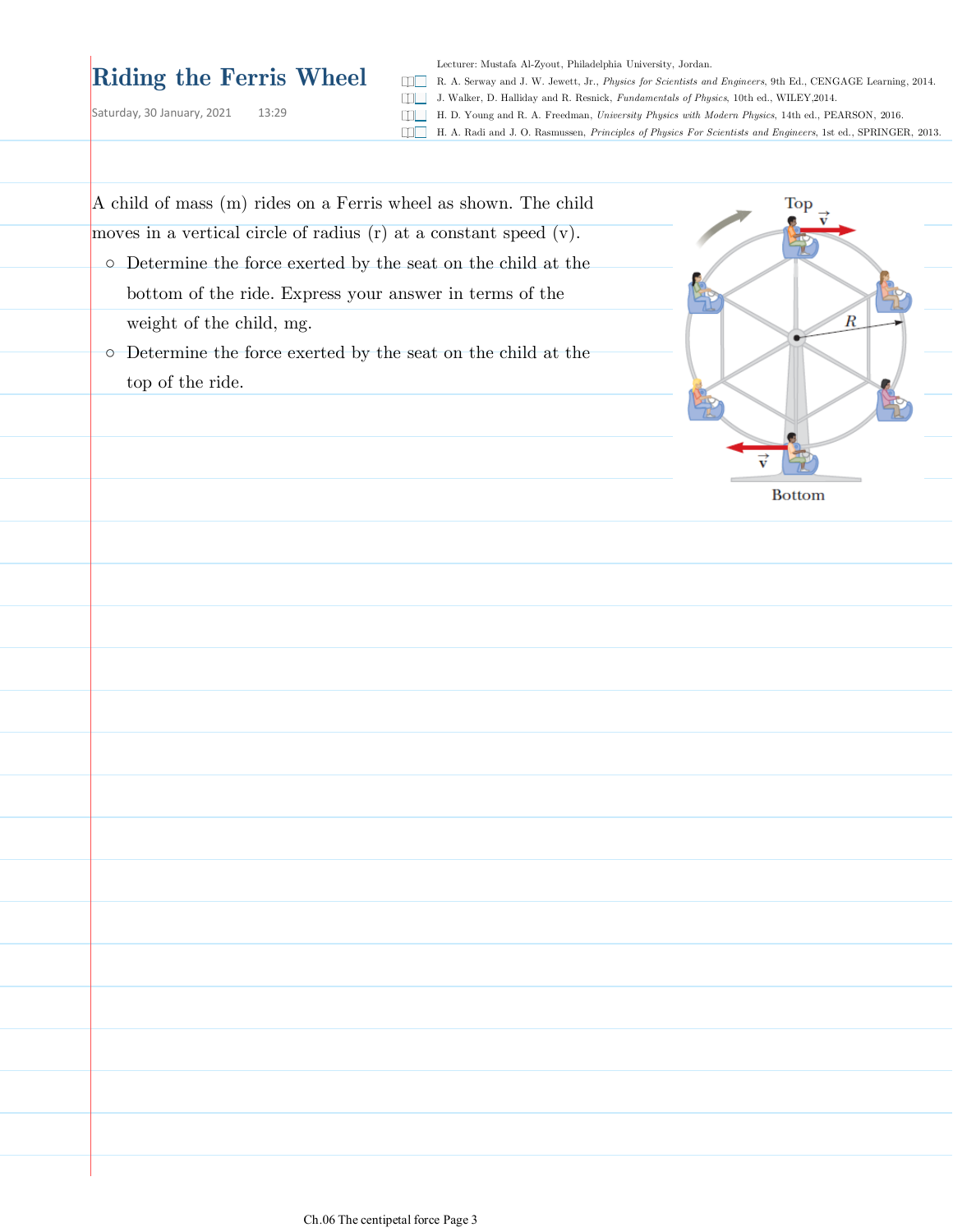## **Keep Your Eye on the Ball**

Saturday, 30 January, 2021 13:30

Lecturer: Mustafa Al-Zyout, Philadelphia University, Jordan.

R. A. Serway and J. W. Jewett, Jr., *Physics for Scientists and Engineers*, 9th Ed., CENGAGE Learning, 2014.

J. Walker, D. Halliday and R. Resnick, *Fundamentals of Physics*, 10th ed., WILEY,2014.

H. D. Young and R. A. Freedman, *University Physics with Modern Physics*, 14th ed., PEARSON, 2016.

H. A. Radi and J. O. Rasmussen, *Principles of Physics For Scientists and Engineers*, 1st ed., SPRINGER, 2013.

A small sphere of mass (m) is attached to the end of a cord of length  $(R)$  and set into motion in a vertical circle about a fixed point O as shown. Determine:

○ the tangential acceleration of the sphere,

o the tension in the cord at any instant when the speed of the sphere is (v) and the cord makes an angle  $\theta$  with the vertical.

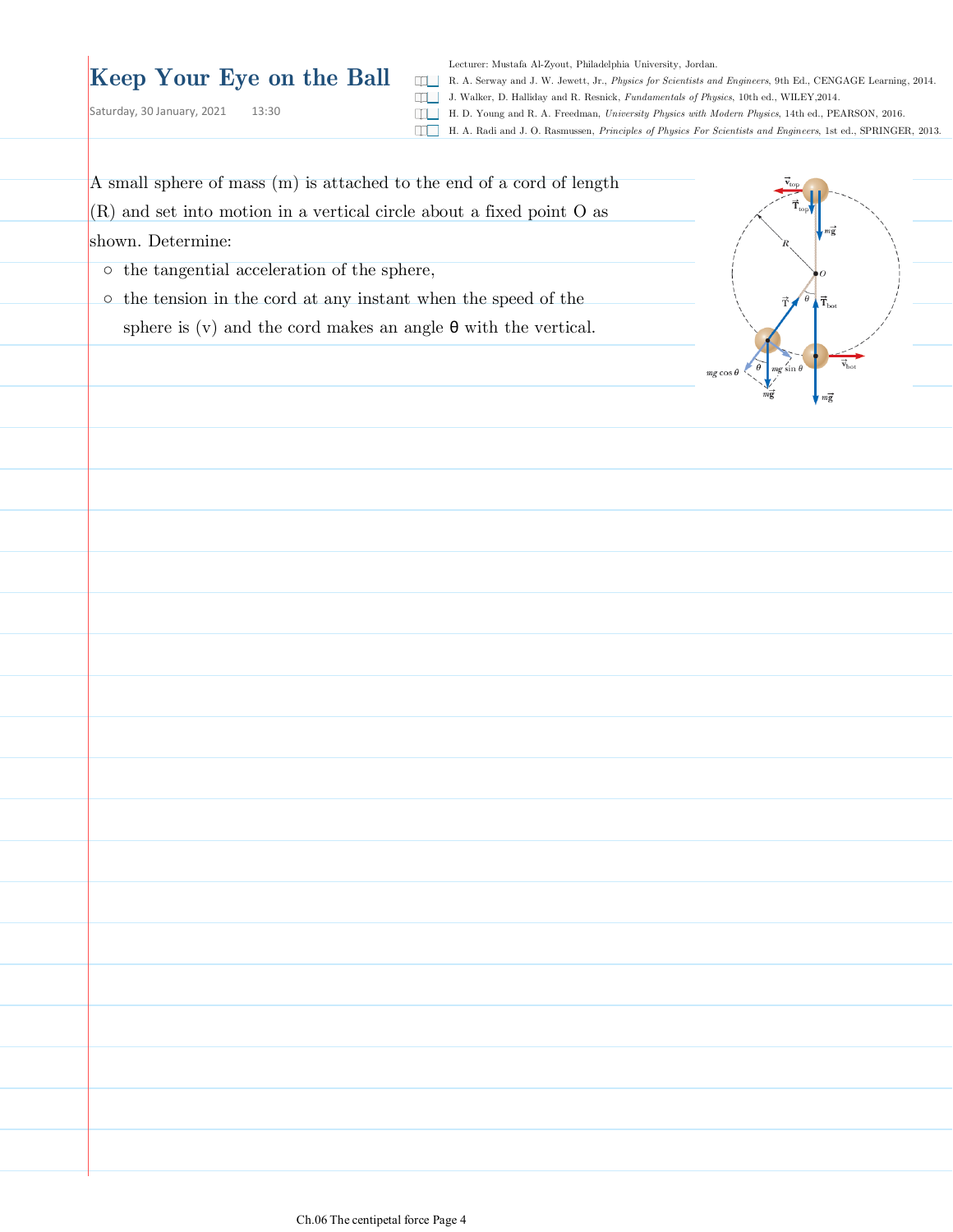Saturday, 30 January, 2021 13:31

Lecturer: Mustafa Al-Zyout, Philadelphia University, Jordan. R. A. Serway and J. W. Jewett, Jr., *Physics for Scientists and Engineers*, 9th Ed., CENGAGE Learning, 2014. J. Walker, D. Halliday and R. Resnick, *Fundamentals of Physics*, 10th ed., WILEY,2014. H. D. Young and R. A. Freedman, *University Physics with Modern Physics*, 14th ed., PEARSON, 2016. H. A. Radi and J. O. Rasmussen, *Principles of Physics For Scientists and Engineers*, 1st ed., SPRINGER, 2013.

Consider a satellite of mass  $m$  moving in a circular orbit around the Earth at a constant speed  $\nu$  and at an altitude  $h$  above the Earth's surface, as shown. Determine the speed of the satellite in terms of  $\mathcal{G}, h, R_E$  (the radius of the Earth) and  $M_E$  (the mass of the Earth).